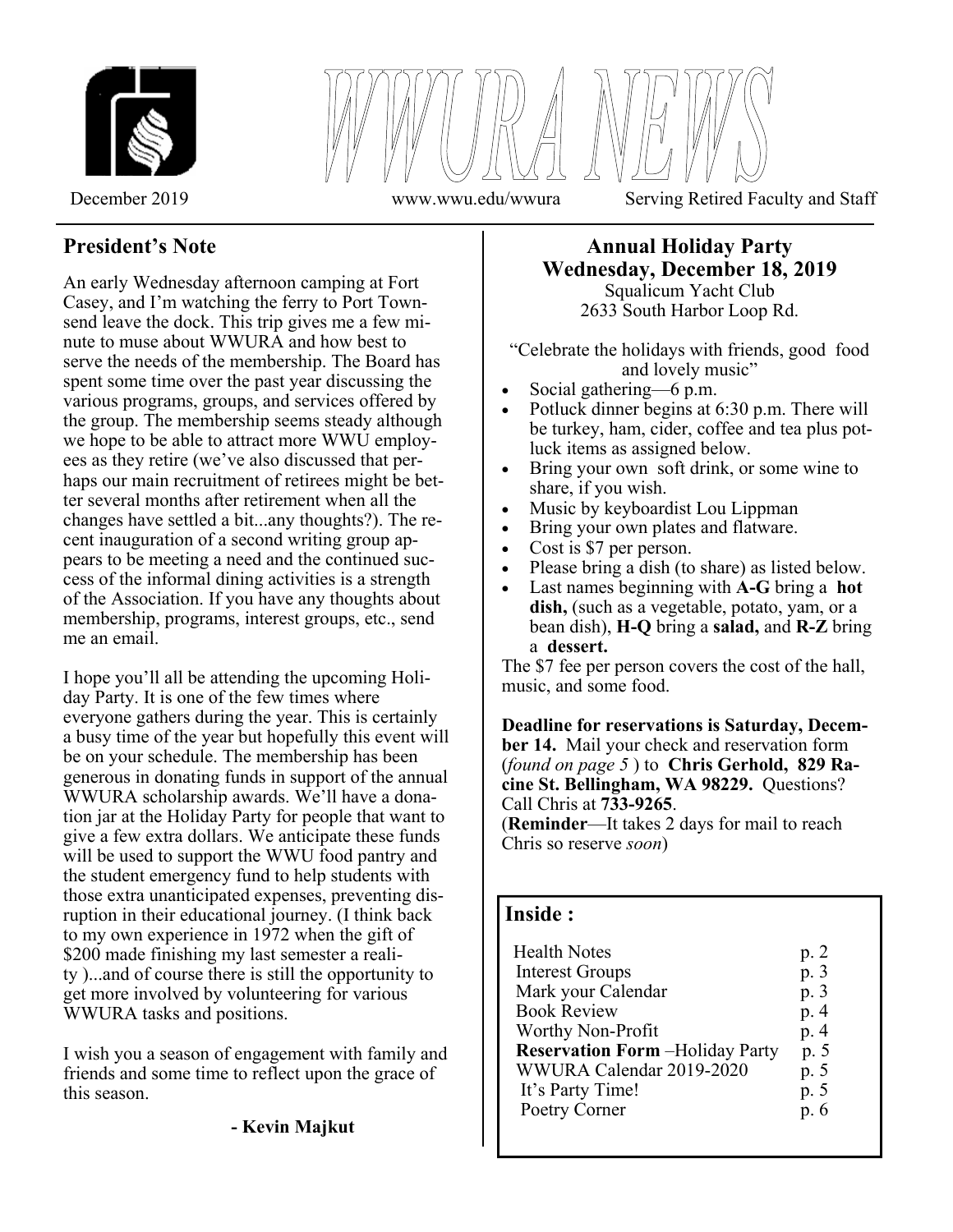# **2019 December Health Notes by Evelyn Ames**

# **JOYS of the Holiday Season**

The holiday season, (often called "the holidays"), is a festive time of the year. In Western influenced countries it generally occurs from late November to early January. "Joy is an emotion that's acquired by the anticipation, acquisition or even the expectation of something great or wonderful. It could be described as exhilaration, delight, sheer gladness."

Appreciating the holiday season, as with anything in life, makes it much more enjoyable and much less stressful. Instead of rushing around in a high state of anxiety and worrying about crossing every item off our to do list, we have options to choose other ways that can make this holiday season enjoyable, fun, and peaceful. A way to think about joy is to ask yourself "What is on my list of JOYS?" A friend recently shared that it was faith, family, friends, and social on her list. Does your list include such words as hope, faith, celebration, love, generosity, others, stories, and promises?

As the holidays are a time for connection, cheer, and camaraderie, it is important to take care of yourself physically, mentally, socially, psychologically, and environmentally. These five components are part of a high level of wellness. You'll not only enjoy the season more thoroughly, but you'll also make the holiday season sweeter and kinder for those around you. Too often holidays go by in a blur. To keep from being "fogged in", try answering these questions: What have I accomplished this year? Who has meant the most to me during the good and bad times? Where do I find my strength? Who has pleasantly surprised me this year? What was my biggest lesson I learned this year? What am I feeling right now? Is my life aligned with my values? What's one thing I want to change for next year?

**From the December 2017 Health Notes:** Consider the following suggestions as ways of helping you become cheerful and to act cheerfully! **\***Put a smile on your face! **\***Focus your brain each morning on the good things and tasks to do each day. **\***Think before criticizing or writing a negative note! **\***Say positive things to yourself! **\***Regulate criticism by ignoring peoples unwanted negative comments about you. **\***Enjoy the company of friends and neighbors. **\***Create or try something new or look at diverse ways to overcome problems. **\***Admit the truth! **\***Focus on memories! **\***Review your daily/weekly schedule and consider taking a time-out or respite. **\***Practice gratitude (say thanks) and patience, especially when driving during this time of year or even when waiting in a checkout line. **\***Meditate, breathe, or pray to ponder the goodness of life. **\***Let go of past negativity or stop worrying about the future and focus on the here and now. **\***Be kind to yourself! **\***Give someone a hug! **\***Take a long walk! **\***Do some muscle stretches. **\***Stand up straight (you would be amazed how it can perk you up) and walk with a "bounce" in your stride! **\***Bake cookies or a cake and enjoy them! **\***Rely on yourself rather than others to bring cheer into your life! **\***Buy yourself a ticket to a movie or concert! **\***Always remember that happiness comes from within!

I asked at the December WWURA Board of Directors meeting what one word came to mind when hearing the word "joy". Here are the comments from your board members: candy bar, who (is joy), attitude, travel, grandchildren, living, family, music, books, happiness, joy of cooking, and wife's name abbreviated. Ask yourselves what joy means and add to the lists provided in these health notes.

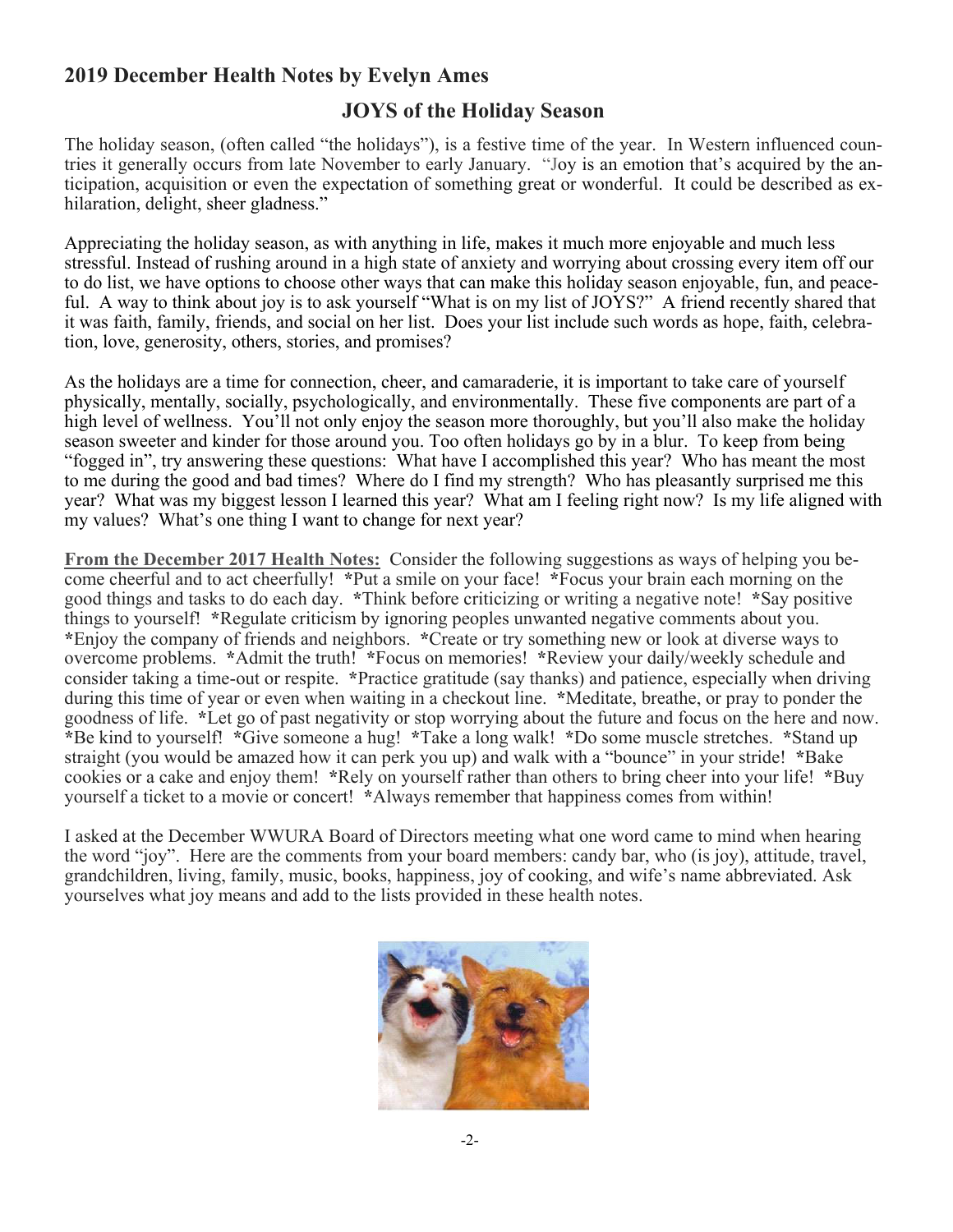## **DECEMBER 2019 INTEREST GROUPS**

If you are interested in one of the groups please call or email the contact person.

## **BOOK GROUP**--Donna Moore, 360-733-5769 dfmoore12@gmail.com

We will meet on Tuesday at 2:00 pm December 17th at the home of Donna Moore 1200 Birch Falls Dr., 360 -733-5769. At December's meeting we will have a cookie exchange and talk about books we might like to read for the rest of 2020. Send your suggestions to Donna or bring them with you.

 January's book is *The Rent Collector* by Cameron Wright. Discussion leader and snacks—Suzanne Krogh February's book is *Mudbound* by Hillary Jackson. Discussion leader-Mary Jo Lewis, snacks-Evelyn Ames. March's book is *The Library Book* by Susan Orlean. Discussion leader Lina Zeine

**INFORMAL DINING**—Stephen Hutchens, 360-483-6873 sphutchens@yahoo.com

The dining schedule has been emailed to participants. We are off to another great year!!

**OPERA GROUP--Evelyn Ames, 360-734-3184, evelyn.ames@wwu.edu** Contact Evelyn for more information.

**2019-2020 MET HD** schedule (Saturdays at Regal Cinema. Tickets can be ordered ahead of time by going online.) January 11th is *Wozzek,* February 1 is *Porgy and Bess.*

**Radio broadcasts**: King FM-98.1 at 10 a.m. and CBC Radio 105.7 at 1 p.m. Comcast no longer includes FM radio stations on its television listings. **December's operas**: 7th—*Akhnaten*, 14th—*The Queen of Spades*, 21st—*Macbeth*, 28th—*The Magic Flute*.

**Lincoln Theater in Mt. Vernon** - December 14th at 12:45pm is The Magic Flute (the first Met HD live of several years ago).

WRITER'S GROUP - Troy Faith Ward, 425-299-4924, troyfaithward@gmail.com. Meets twice a month. The groups are kept small so there is time for reading and critiquing each other's work.

A second writing group has started and is accepting new members. Meets twice a month. Call Howard Evans, 360-650-9724, barbandhoward@comcast.net if interested.

## **Mark Your Calendar for our Travelogue January 15th**

Take a tour through northern France (Brittany,Normandy, and Loire Valley ) with Donna Moore, Evelyn Ames, Mary Jo Lewis, and Peggy Loudon. View scenes of Saint Malo, Chartres Cathedral and its stainedglass windows, Dinan, Mount St. Michel, Honfleur, Caen Peace Memorial, Cliffs of Etretat, Omaha Beach in Normandy, Rouen (Joan of Arc), Giverny gardens (including inside Monet's house), Vernon and Les Andelys, Blois (including its Royal Chateau and the Blois Resistance Museum that shows resistance of the Nazi, Chateau de Chenonceau, family owned vineyard in Amboise, Chambord where DaVinci spent his last two years, and end with a few scenes in Paris (Montmartre).

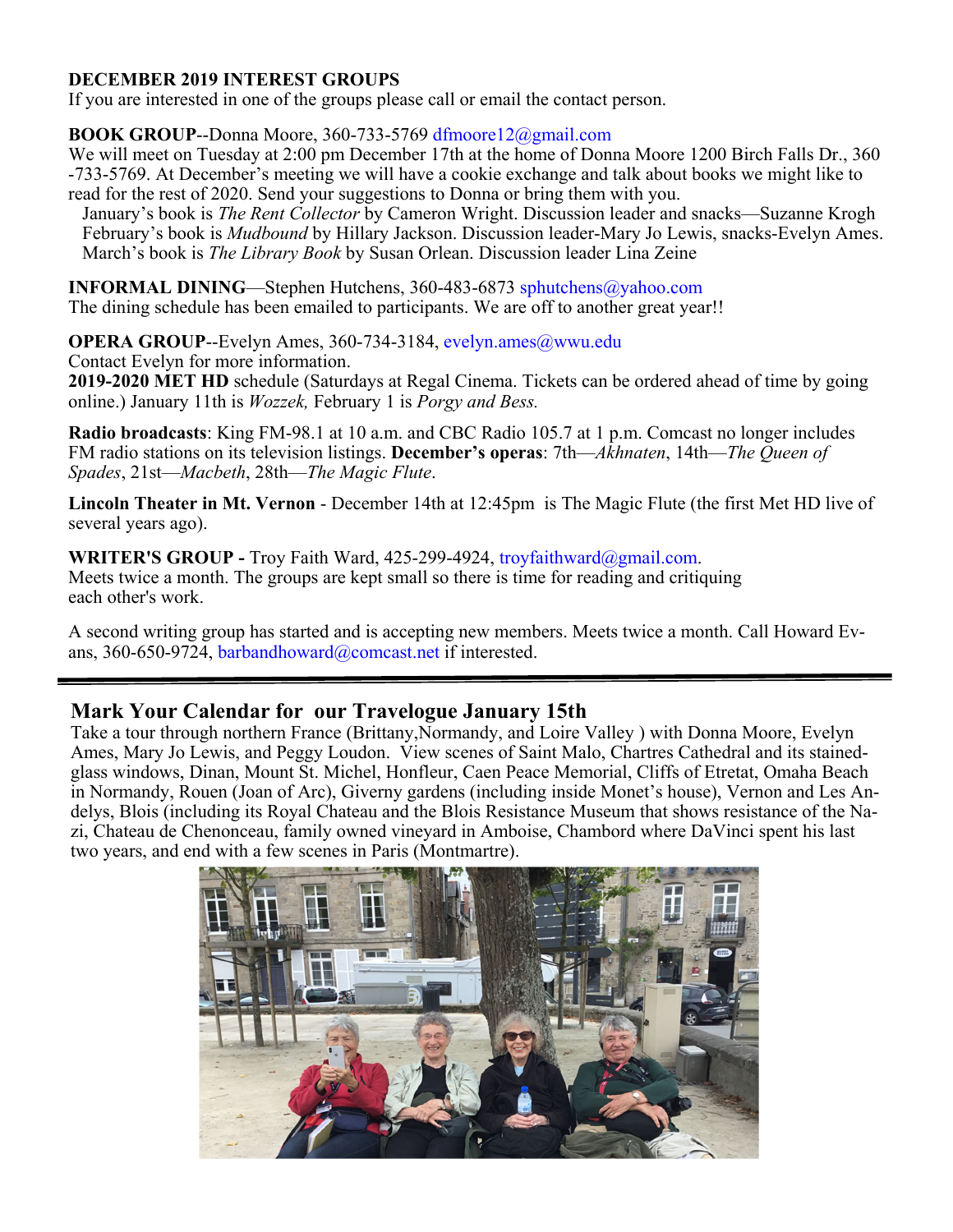# **Book Review**

### *The Library Book,* **by Susan Orleans: A Review**

This book is a delicious and beautifully written love letter to all libraries while being at the same time a fascinating story about the horrendous fire at the Los Angeles Central Public Library on April 29, 1986 and its preceding and subsequent history. That fire burned for seven hours, destroyed 400,00 books, and severely damaged seven hundred thousand more. There were no human fatalities.

Those numbers do not capture the awful realities of the loss. According to Orleans, they include all theater history; all books about the Bible, Christianity, and church history; ninety thousand books about computers, astronomy, physics, chemistry, biology, medicine; all Shakespeare; Etc., etc., etc. The cost to replace those that could be replaced was \$14 million.

Susan Orleans ranges far and wide. She tells us about her love affair with libraries, about the history of the Los Angeles Public Library, about its directors. We are reminded at some length of our horrific heritage of intentional book burning. Racially and politically motivated book burning (think Nazi Germany) and religiously motivated book burning (think Islamic and Reformation Christian book burning). She tells about her own burning of a book in order to feel the experience directly. She chose Ray Bradbury's dystopian novel about book burning *Fahrenheit 451*.

Orleans also follows the possible arson story. The cause of the fire remains a mystery, though some investigators suspect a sad character named Harry Peak, an aspiring actor, an attorney's gofer, and a charming handsome compulsive liar. Not a regular library patron, he visited the Los Angeles Public on the morning it burned. He was arrested but not charged.

Orleans treats us to several marvelous characters other than Peak. You will particularly enjoy learning about the outrageous Charles Lummis.

Orleans love of books and of libraries is manifest throughout the fine book.

## **-Bob McDonnell**

## **A Worthy Non-Profit**

The Family Resource Center or FRC is part of the Bellingham School District's Department of Family Engagement. The FRC is a family support center that helps students and families in times of need and links families with children enrolled in the district with local resources and human services to address the needs of the whole child in order to promote student success. The Friends of the FRC is a volunteer organization developed to allow the small department staff to spend less time trying to source items, and more time working with families' social and emotional needs.

They collect donations of personal care items, toiletries, baby needs, beddings, blankets, and so on. \$25 Fred Meyer (or other) gift cards are *especially welcomed by families at this time.* 

Items can be delivered directly to the "Family Resource Center" yellow portable, Shuksan Middle School, 2717 Alderwood Avenue, Monday to Friday, 9am—5pm (closed 12-1pm). (Phone-360-676-6456. Or, to pick up items from your location, please email friendsofthe $FRC(\hat{\omega})$ gmail.com.

### **- Lina Zeine**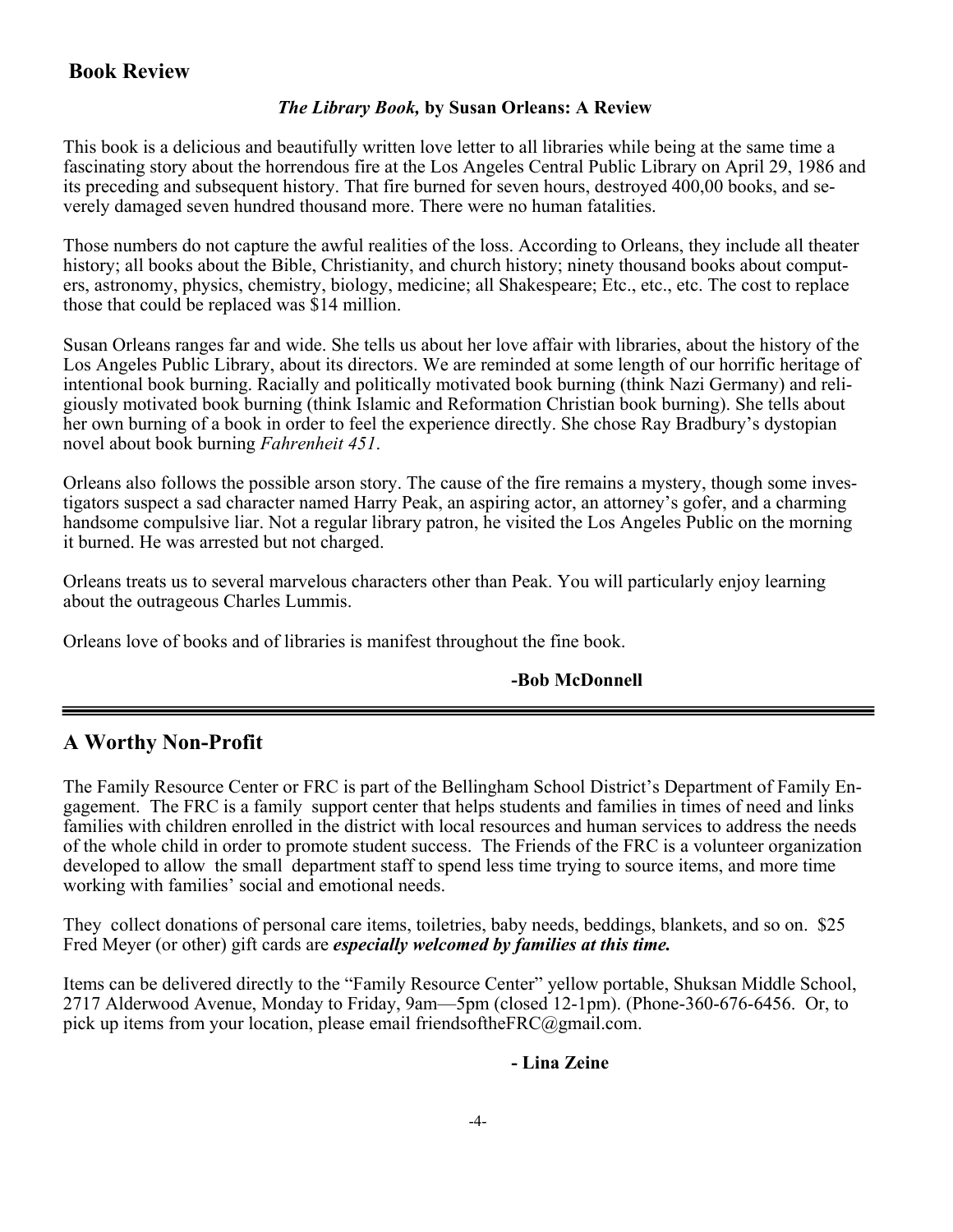## *It's Party Time!*

We'll be decorating the Squalicum Yacht Club at 2 p.m. on December 18th in preparation for our party that night. If you would like to be part of this fun event, please join us.



## **WWURA Calendar 2019- 2020 December 2018**

- **3**—Board Meeting
- **14**—Jingle Bell Run/Walk
- **18**—Holiday Party

### **January 2019**

- **7**—Board Meeting
- **15**—Travelogue—Squalicum Yacht Club

 "Normandy, the Loire Valley & Cruising the Seine River"

#### **February 2020**

- **4**—Board Meeting
- **21**—WWURA Lunch—11:30 a.m. Northwood Hall

#### **March 2020**

- **3—**Board Meeting
- **18—**Travelogue—Squalicum Yacht Club "Wales and Ireland" with Carol Rice

#### **April 2020**

- **7**—Board Meeting
- **15**—Travelogue –Squalicum Yacht Club "Around the World" with David Carroll
- **17**—WWURA Lunch—11:30 a.m. Northwood Hall Speaker: Terry Finn, Railroad Issues Affect Bellingham



*Reservation Form*  **Holiday Party Wednesday, December 18, 2019 Squalicum Yacht Club 2633 South Harbor Loop Road** 



Name (s) Phone Number Phone Number Phone Number Phone Number Phone Number  $\sim$ 

Enclosed is a check (payable to WWURA) for \$\_\_\_\_\_\_\_\_\_\_\_\_\_ for \_\_\_\_\_\_\_\_\_ people

Send your reservation (s) and **\$7 per person** (to cover the cost of the hall, music, and some food) to:

**Chris Gerhold 829 Racine Street Bellingham, WA 98229** 

 Questions? Call Chris at 733-9265.  **Deadline for reservations—December 14, 2019**